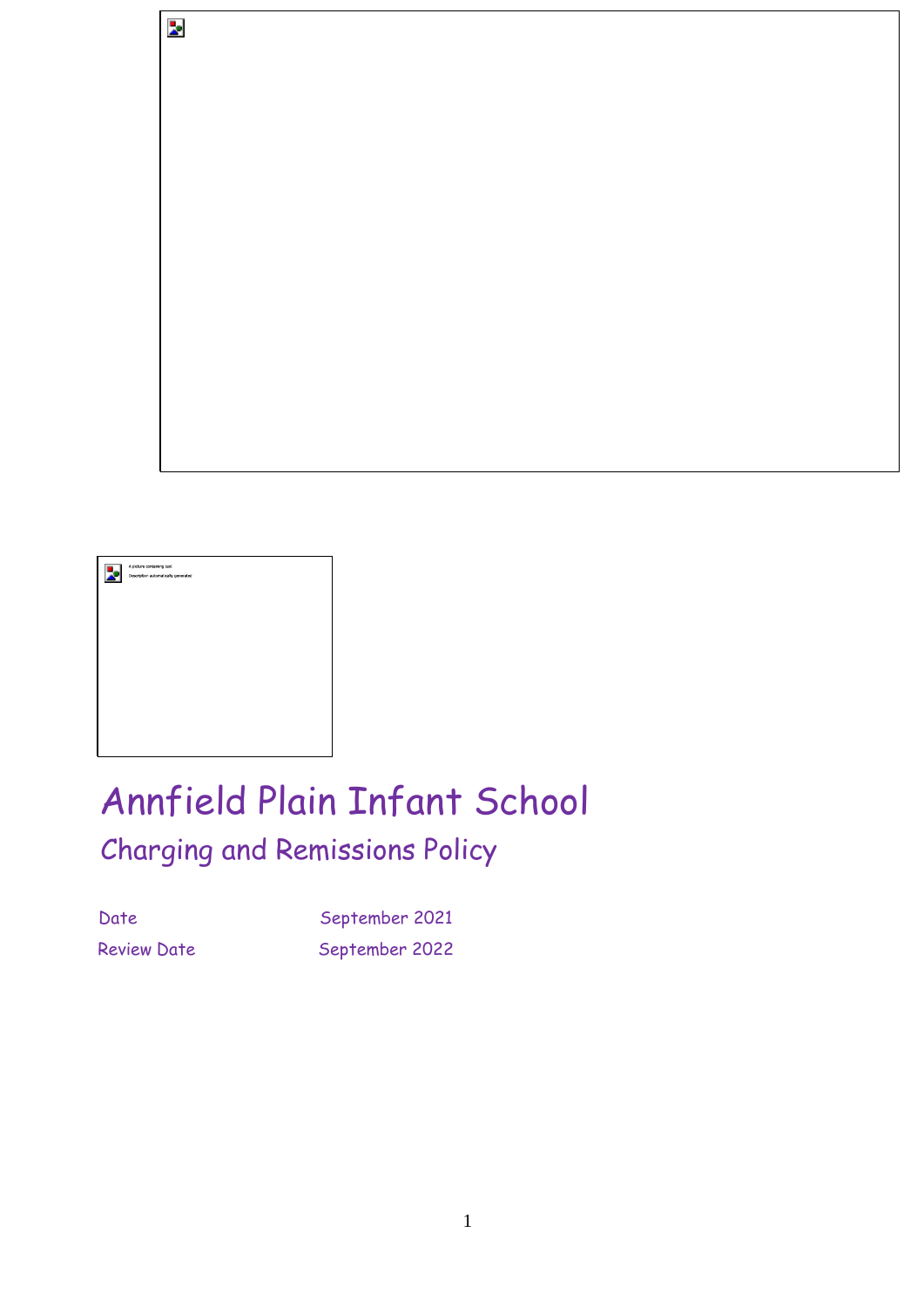The Head Teacher and Governing Body recognise the valuable contribution that the wide range of additional activities, including trips, clubs and residential experiences can make towards pupil's education. We aim to promote and provide such activities as part of a broad and balanced curriculum for the pupils of the school and as additional optional activities. We believe that all our pupils should have an equal opportunity to benefit from school activities and visits (curricular and extra-curricular independent of their parents/carers financial means. This policy describes how we will do or best to ensure a good range of visits and activities are offered and, at the same time, try to minimise the financial barriers which may prevent some pupils taking full advantage of the opportunities.

However, many of these activities have an associated cost and cannot be provided unless voluntary contributions are received or parents are charged for the cost. This policy will set out the circumstances in which charges will or will not be made for school activities and when charges may be waived in order to ensure that all pupils have an equal opportunity to benefit from school visits, curricular and extra-curricular activities.

## **Statement**

The policy complies with the requirements of the Education Act 1996. Where "parents" is referred to this will include adults with a responsibility for the pupil.

We aim:-

- To make school activities accessible to all pupils regardless of family income
- To encourage and promote external activities which give added value to the curriculum
- To provide a process which allows activities to take place at a minimum cost to parents, pupils and the school
- To respond to the wide variations in family income while not adding additional unexpected burdens to the school budget

#### **Status**

**Statutory**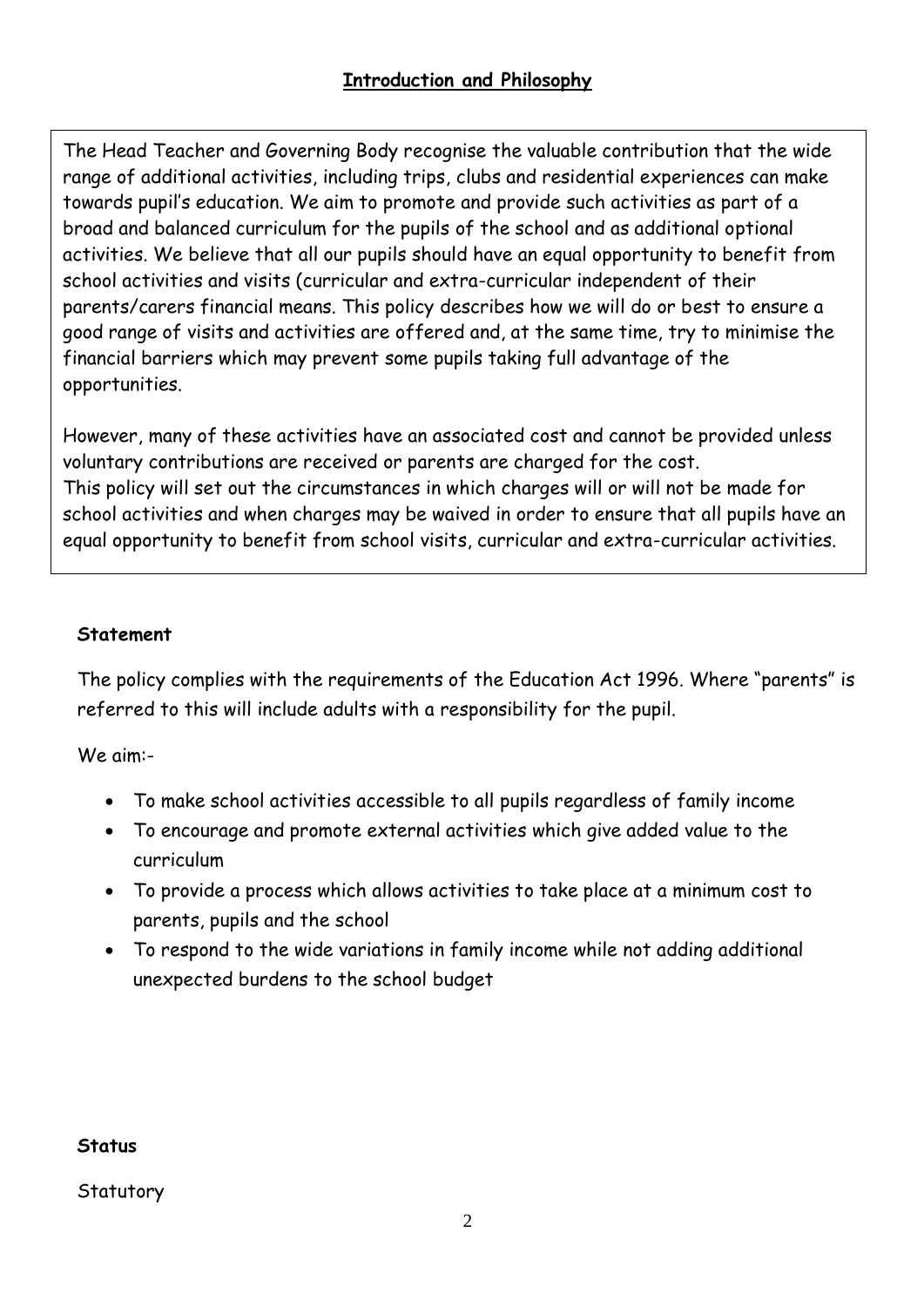# **Legislation – Education during school hours**

The DfE in its guidance to school Governors states that "education provided during school hours must be free". The definition of "education" includes materials, equipment and transport provided in school hours by school to carry pupils between the school and an activity. It goes on to advise that "although schools cannot charge for school time activities, they still invite parents and others to make voluntary contributions in cash or kind.

When additional costs are incurred by Annfield Plain Infant School to enhance the curriculum opportunities for the pupils, parents may be requested to make voluntary contributions. However, no pupil will be left out of an activity because his or her parents cannot or will not make a contribution of any kind.

## **Education outside school hours to school governors**

The DfE in its guidance to school governors states that "Parents can only be charged for activities than happen outside school hours when these activities are not a necessary part of the national curriculum or religious education". No charge can be made for activities that are an essential part of the syllabus for an approved examination. Charges may be made for other activities that happen outside school hours, if parents agree to pay. The education reform Act 1988 described activities which can be charged for as "optional extras".

## **Remissions**

To ensure that access to activities reflects intentions, Annfield Plain Infant School will implement the following Remissions Policy. The fundamental aim of this policy is to ensure that all pupils gain fully from everything that the school is able to offer them and is based upon understanding of the relationship between low income, entitlement and access. This policy takes into account the very real and persistent difficulties which people on low income have in meeting the costs of educational activities for their children.

There may be cases of family hardship which is makes it difficult for pupils to take part in other particular activities for which a charge is made. When arranging a chargeable activity the Governing Body will invite parents to apply in confidence for the remission of charges in part or full. Authorisation of remission will be made by the Head Teacher in consultation with the Chair of Governors.

## **Data protection of pupils and families**

3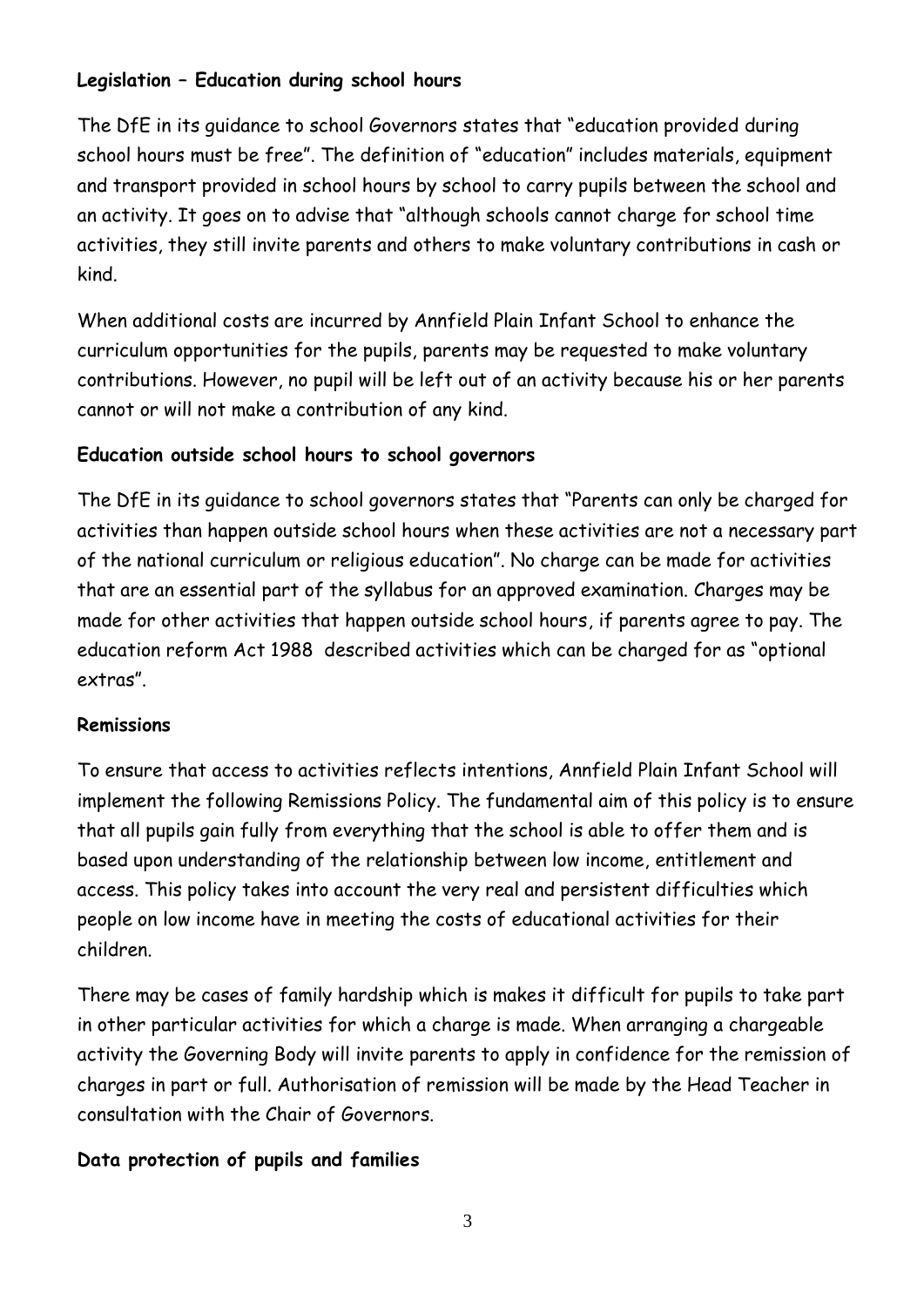Teachers will ensure that these children are not publicly identified and stigmatised. This is particularly important as the fear of stigmatisation is often a key element in the nontake up of free school meals. This will be accomplished by developing methods of collecting voluntary charges or dinner money, which do not identify children who do not contribute. Termly contributions will be requested at the start of every half term, through the school newsletter.

## **Contributions**

Voluntary contributions may be requested to help with providing activities even though they may be part of the normal school day or part of the National Curriculum. If voluntary contributions are requested for an activity it should be clearly understood that there is no obligation to contribute and that if the parent is unable or unwilling to pay, the child will not be excluded from the activity. **If sufficient contributions are not received the activity may be cancelled.** 

# **Roles and responsibilities of Head Teacher, other staff, governors**

The Head Teacher, staff and Governors will ensure that the following applies:

- 1. **No charges will be made for:**
	- Education provided during school hours (including the supply of any materials, books instruments or other instruments)
	- Tuition for pupils learning to play musical instruments or singing, if the tuition is part of the National Curriculum.
	- Education provided on any trip that takes place outside school hours if it is part of the National Curriculum or part of the schools basic curriculum for religious education
	- Supply teachers to cover for those teachers who are absent from school accompanying pupils on a residential trip
	- Transport provided in connection with an educational trip (e.g. swimming).

# 2. **Activities for which charges will be made:**

The governing body reserves the right to make a charge for the activities and items as detailed below:

- Trips (which are not part of the school curriculum or are outside the school day (i.e. residentials)
- After school clubs and pre-school clubs
- Music tuition if it is not required for the National Curriculum and is provided for an individual pupil or for groups of pupils.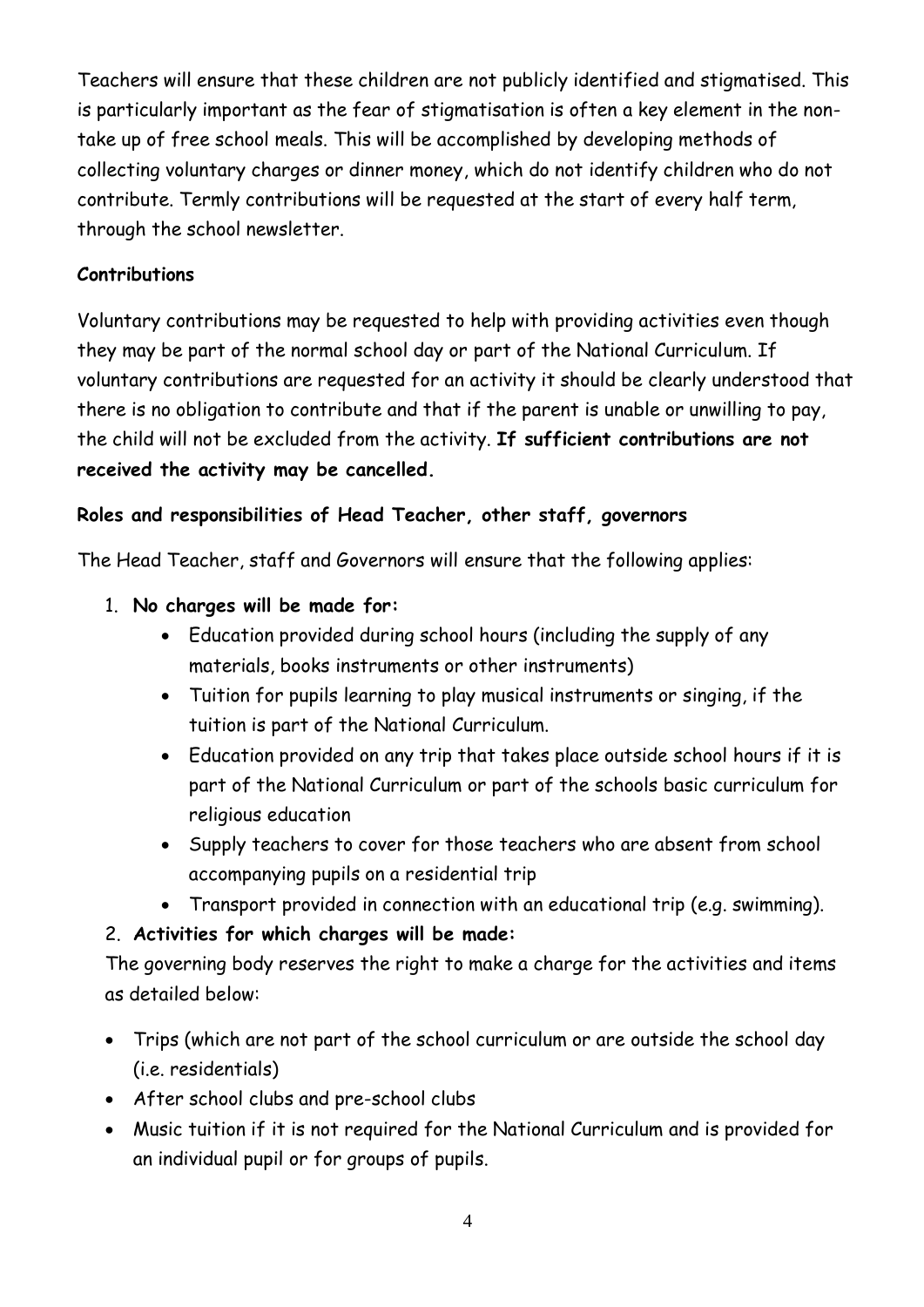- Damage to school property the cost of replacing an item, such as a broken window or defaced, damaged or lost book, where this is a result of a pupil's behaviour.
- Visits to school by professionals e.g. storytellers, authors, musicians, dancers, artists etc.

## **Individual Music Tuition**

• Charges may be made to parents for individual tuition in playing any musical instruments, even if such tuition takes place during school hours. Parental agreement and a signed contract will be obtained before the tuition is provided.

## **Ingredients or materials for practical subjects**

• Parents are encouraged to provide ingredients, materials, etc. needed for practical subjects such as technology. The Governing Body may charge for, at cost or less, or require the supply of ingredients and materials is parents have indicated in advance, their wish to own the finished product.

## **Lost school equipment, Books etc.**

• Parents will be expected to replace or pay the cost of lost items of school property.

## **Breakages and damage to school buildings, furniture or property**

• Parents will be charged for damage caused as a result of a pupil's behaviour.

## **Swimming**

• The school organises swimming lessons for all children in Year 3. These lessons take place in school time and are part of the National Curriculum. No charge is applied for this activity. Parents are informed in writing when these lessons are to take place.

## **Lettings**

• The school will make its facilities available to the outside users at a charge of at least the cost of providing the facilities. The scale of the charges will be determined annually by the Governing Body and set out in the Lettings Policy. There have been no lettings in the last four years.

# **Charity / Fundraising**

• School may choose to take part in a fund raising event such as Children in Need – in this instance parents can choose whether to make a contribution towards the charity. This may include face painting charges or dressing in pyjamas for example. The money raised from these events will be passed on directly to the charity involved.